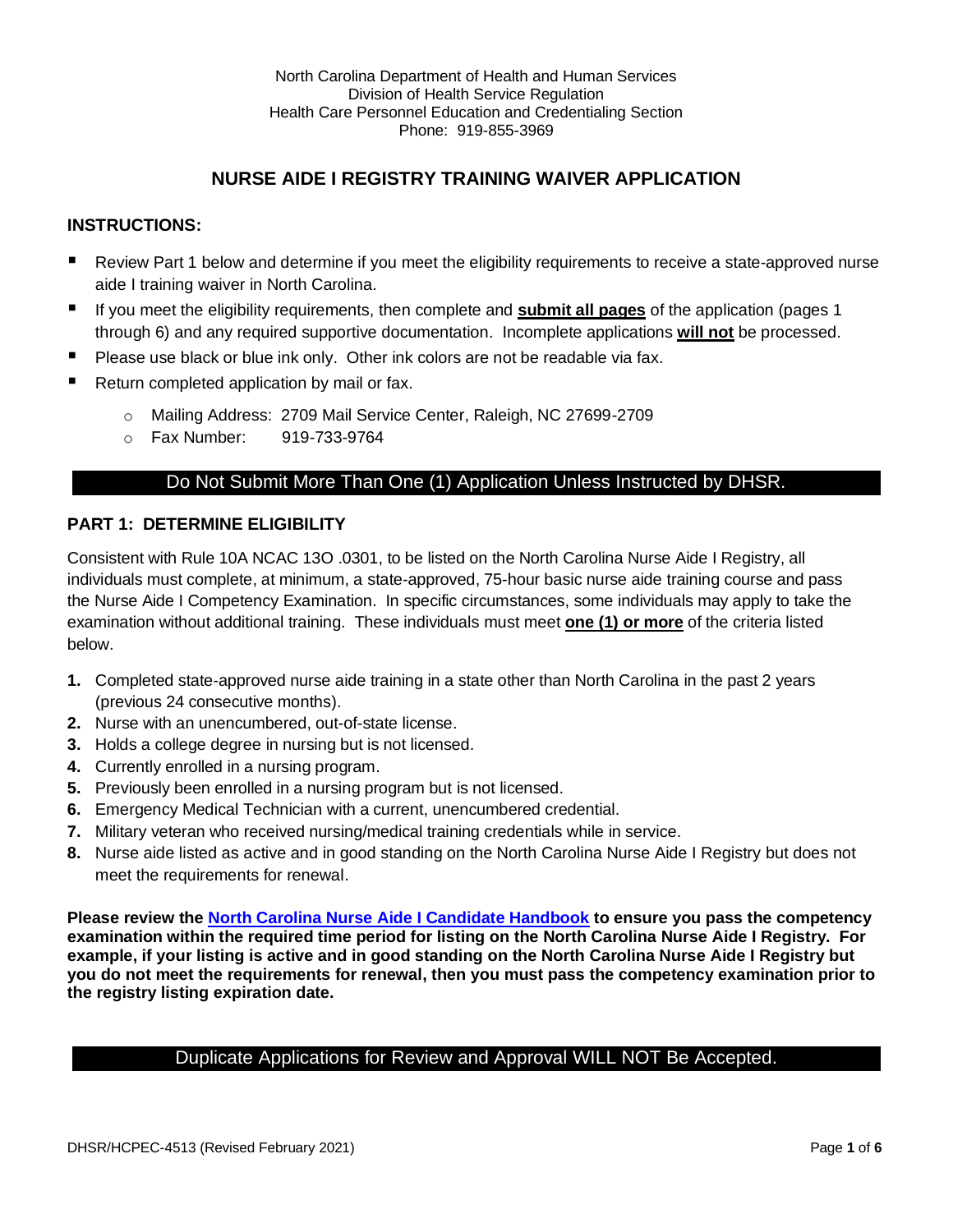### **PART 2: PERSONAL INFORMATION**

- **Answer all questions.**
- **Print legibly.**
- Include hyphens and suffixes in your legal name (No Nicknames).
- Your legal name must match your social security card and photo identification on the day you take the **North Carolina competency examination.**

| <b>First Name:</b> | <b>Middle Name:</b> | <b>Last Name:</b> |
|--------------------|---------------------|-------------------|
|                    |                     |                   |

#### **Prior Name(s) (if applicable):**

| First Name: | Middle Name: | Last Name: |
|-------------|--------------|------------|
| First Name: | Middle Name: | Last Name: |

| Gender:                                              | Date of Birth:                                                                       | <b>Social Security Number:</b><br>(include all 9 numbers)                                              |
|------------------------------------------------------|--------------------------------------------------------------------------------------|--------------------------------------------------------------------------------------------------------|
| <b>MALE</b><br><b>FEMALE</b>                         | dd<br>mm<br>уууу                                                                     |                                                                                                        |
| <b>Home Telephone Number:</b><br>(include area code) | <b>Work Telephone Number:</b><br>(include area code)                                 | <b>Mother's Maiden Name:</b>                                                                           |
| <b>Email Address:</b>                                |                                                                                      |                                                                                                        |
| Did You Serve in the Military?                       |                                                                                      |                                                                                                        |
| <b>YES</b><br>$\Box$ NO                              |                                                                                      |                                                                                                        |
| Tasks?                                               |                                                                                      | Did You Work in a Military Occupational Specialty (MOS) Where You Performed Nursing or Nursing-Related |
| <b>YES</b><br><b>NO</b><br>$\Box$                    | I DID NOT SERVE IN THE MILITARY                                                      |                                                                                                        |
|                                                      | Are You Currently Married to an Active Member of the Military or a Military Veteran? |                                                                                                        |
| <b>YES</b><br><b>NO</b>                              |                                                                                      |                                                                                                        |

### **Mailing Address:**

| Street/PO Box: |         | Apt. #: |
|----------------|---------|---------|
| City:          |         | State:  |
| Zip Code:      | County: |         |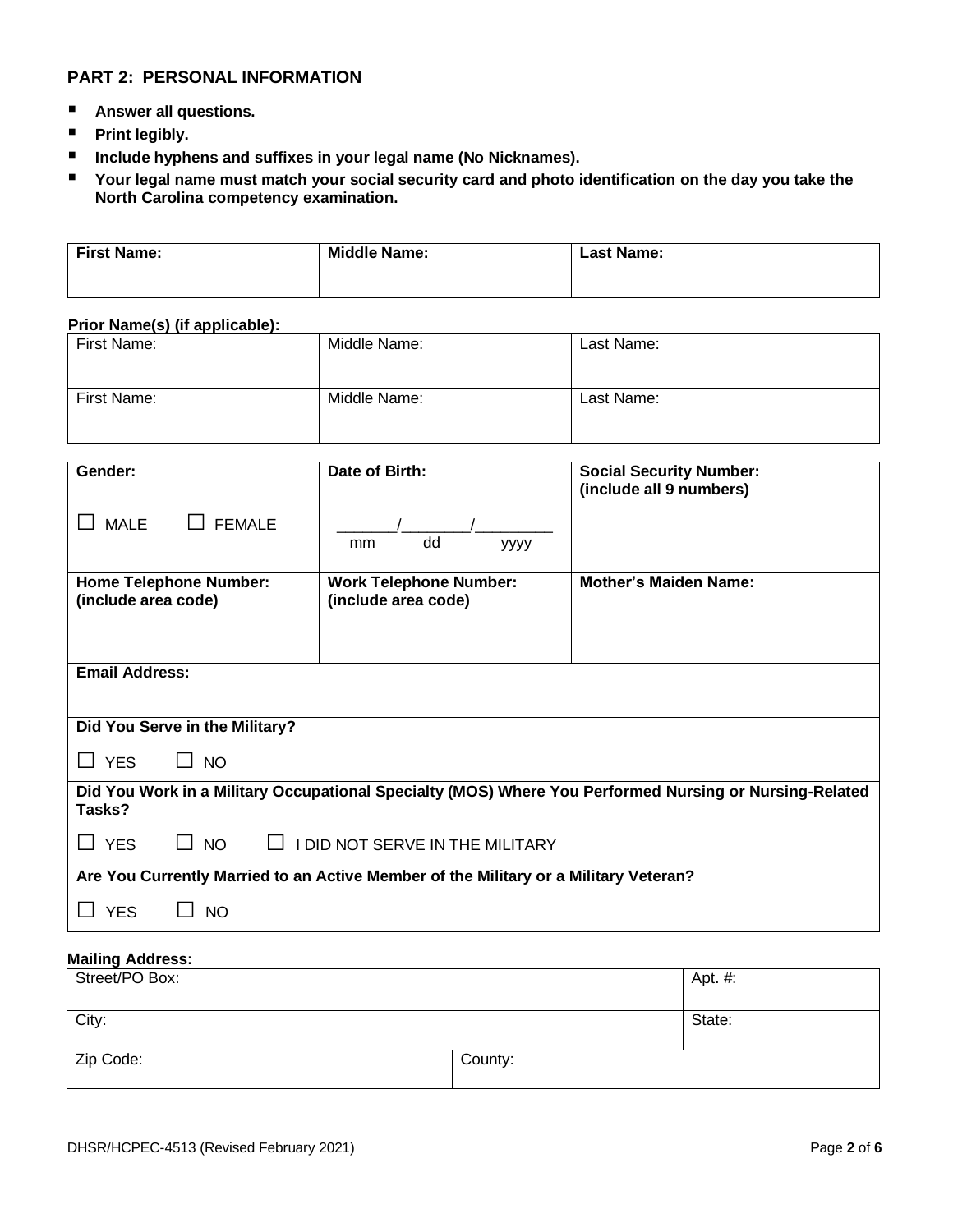# **PART 3: STATE-APPROVED NURSE AIDE TRAINING**

- Answer the questions below.
- **Nurse aide training must have been completed in the past 2 years (previous 24 consecutive months) in a state other than North Carolina.**
- **You must submit a copy of the official certificate/diploma which contains the school/program seal and training dates and/or a copy of the official school transcript. We will verify the authenticity of the documents.**

| $\Box$ YES | Did You Complete a State-Approved Nurse Aide I Training Program that Consisted of at |
|------------|--------------------------------------------------------------------------------------|
| NO         | Least 75 Hours of Training in the Past 2 Years (Previous 24 Consecutive Months)?     |

#### **If you answered YES to the question above, then complete the table below.**

| Name of Training Program:               |  |    |    | Training Program Completion Date:<br>(date of passing grade or score) |
|-----------------------------------------|--|----|----|-----------------------------------------------------------------------|
| The State Where You Completed Training: |  | mm | dd | yyyy                                                                  |

# **PART 4: NURSE AIDE I REGISTRIES**

- **Answer all questions below.**
- If you are currently listed in active status and in good standing status in any State Registry of Nurse **Aides, then submit the [reciprocity application](https://www.ncnar.org/pdf/Reciprocity%20Candidate%20Application.pdf) for review and approval.**

| $YES \Box NO$        | Are You Currently Listed on Any State Registry of Nurse Aides in an Active or Expired<br>Status?                                                                                            |
|----------------------|---------------------------------------------------------------------------------------------------------------------------------------------------------------------------------------------|
| $\Box$ YES $\Box$ NO | Are You Currently Listed on the North Carolina Nurse Aide I Registry in an Active or Expired<br>Status?                                                                                     |
| $\Box$ YES $\Box$ NO | Do You Have Any Pending or Substantiated Findings of Abuse, Neglect, Exploitation, or<br>Misappropriation of Resident or Patient Property Recorded on Any State Registry of Nurse<br>Aides? |
| $\Box$ YES $\Box$ NO | Have You Been Convicted of Abuse, Neglect, Exploitation or Misappropriation of Resident or<br>Patient Property from a Person in Your Care?                                                  |

#### **If you answered YES to any question above, then complete the table below.**

| State Name or<br>Abbreviation: | Registry Certification or Registration Number<br>(if applicable):        | Original Issue Date:                                     |
|--------------------------------|--------------------------------------------------------------------------|----------------------------------------------------------|
|                                | Date of Substantiation or Conviction (if applicable):                    | (if applicable)<br>mm<br>уууу                            |
|                                | mm<br><b>YYYY</b>                                                        | <b>Expiration Date:</b><br>(if applicable)<br>mm<br>уууу |
|                                | Select All That Apply (if applicable):<br>$\Box$ Neglect<br>$\Box$ Abuse | $\Box$ Exploitation<br>$\Box$ Theft                      |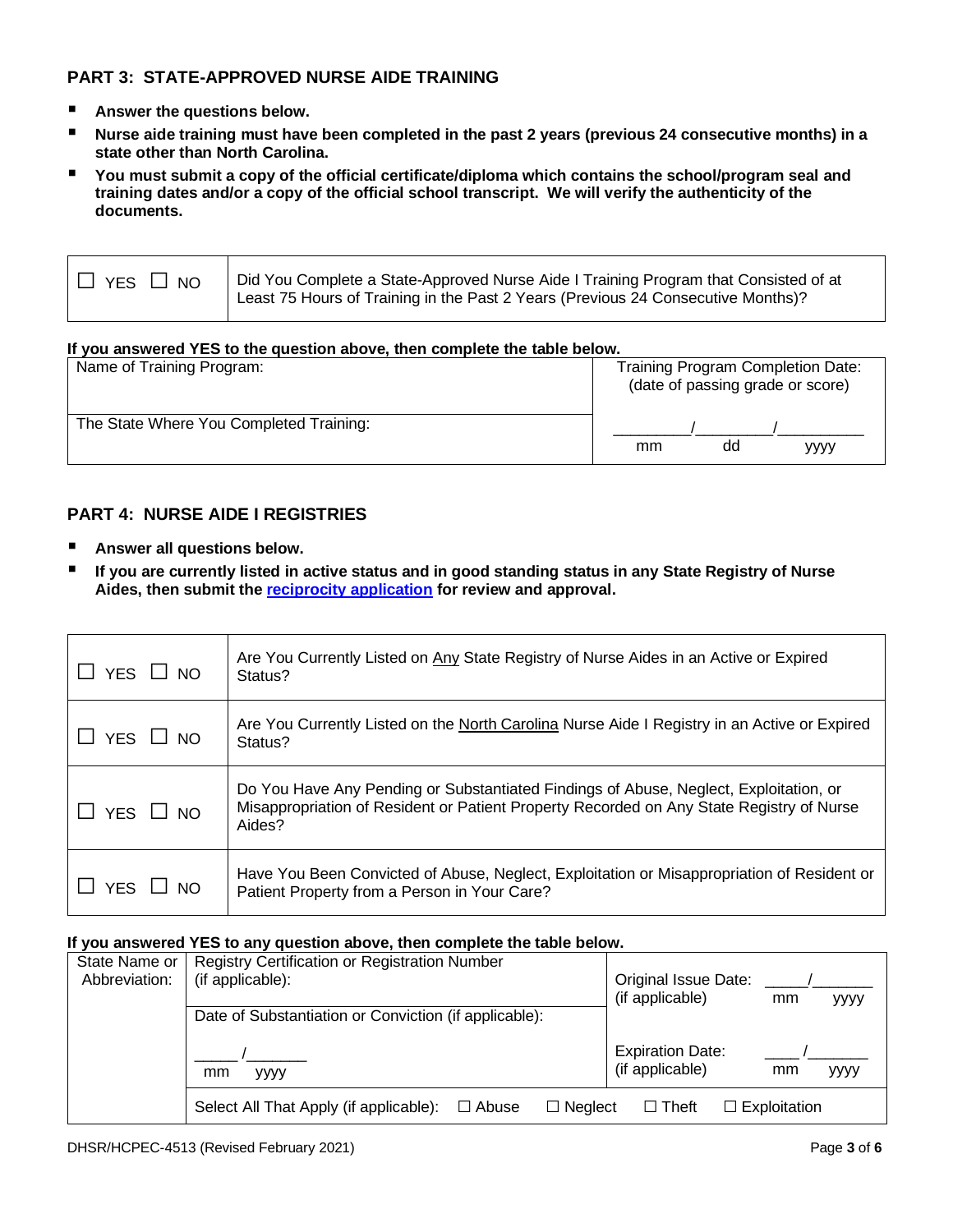| State Name or<br>Abbreviation: | Registry Certification or Registration Number<br>(if applicable):        | Original Issue Date:<br>(if applicable)<br>mm<br>уууу           |
|--------------------------------|--------------------------------------------------------------------------|-----------------------------------------------------------------|
|                                | Date of Substantiation or Conviction (if applicable):                    |                                                                 |
|                                | mm<br><b>VVVV</b>                                                        | <b>Expiration Date:</b><br>(if applicable)<br>mm<br><b>YYYY</b> |
|                                | Select All That Apply (if applicable):<br>$\Box$ Neglect<br>$\Box$ Abuse | $\Box$ Exploitation<br>$\Box$ Theft                             |

# **PART 5: EMERGENCY MEDICAL TECHNICIAN**

#### **Answer the questions below.**

| <b>YES</b><br>$\Box$ NO | I Hold a Current Emergency Medical Technician Credential.       |
|-------------------------|-----------------------------------------------------------------|
| <b>YES</b><br>$\Box$ NO | I Hold an Unencumbered Emergency Medical Technician Credential. |

#### **If you answered YES to either question above, then complete the table below.**

| State Name or<br>Abbreviation: | Original Issue Date:                                      | <b>Expiration Date:</b> | <b>Emergency Medical Technician</b><br><b>Credential Number:</b> |
|--------------------------------|-----------------------------------------------------------|-------------------------|------------------------------------------------------------------|
|                                | dd<br>mm<br>уууу                                          | dd<br>mm<br>уууу        |                                                                  |
|                                | <b>Emergency Medical Technician Verification Website:</b> |                         |                                                                  |

### **PART 6: NURSING LICENSE**

- Answer the questions below.
- **If you are a Registered Nurse (RN) or a Licensed Practical Nurse (LPN) in North Carolina, then complete the [application for licensed nurses](https://info.ncdhhs.gov/dhsr/hcpr/pdf/RNRegistry2.pdf) for review and approval.**

| YES □ NO                        | As a Registered Nurse, I Hold a Current or Expired Out of State License.                                                     |
|---------------------------------|------------------------------------------------------------------------------------------------------------------------------|
| $\Box$ YES $\Box$ NO            | As a Licensed Practical Nurse (LPN) or Licensed Vocational Nurse (LVN), I Hold a Current<br>or Expired Out of State License. |
| <b>YFS</b><br>$\overline{1}$ NO | I Hold an Unencumbered Nursing License.                                                                                      |

#### **If you answered YES to any question above, then complete the table below.**

| State Name or<br>Abbreviation: |    | Original Issue Date: |      | <b>Expiration Date:</b> |    |      | <b>Nursing Credential Number:</b> |
|--------------------------------|----|----------------------|------|-------------------------|----|------|-----------------------------------|
|                                | mm | dd                   | уууу | mm                      | dd | уууу |                                   |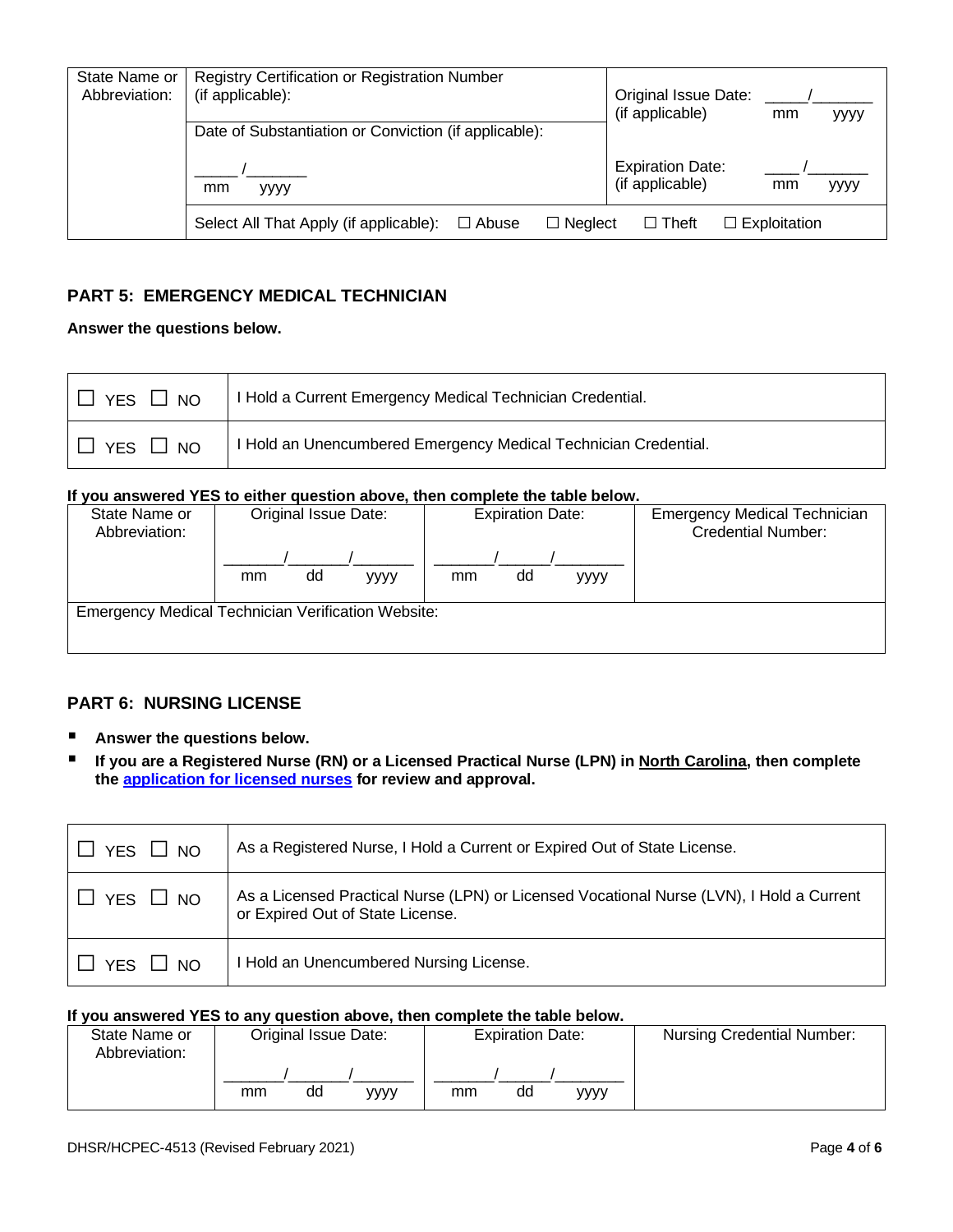# **PART 7: UNLICENSED NURSE & NURSING EDUCATION**

- Answer the questions below.
- You must submit a copy of the official school transcript with the submission of this application. We will **verify the authenticity of the documents.**
- Nursing students currently attending school in North Carolina should contact their school before **completing this application.**

| $\Box$ YES $\Box$ NO | I Am Not a Licensed Nurse. However, I Hold a College Degree in Nursing.                                                    |
|----------------------|----------------------------------------------------------------------------------------------------------------------------|
| $\Box$ YES $\Box$ NO | I Am Not a Licensed Nurse. However, I Was Previously Enrolled in a Nursing Program but<br>Did Not Obtain a College Degree. |

#### **If you answered YES to either question above, then complete the table below.**

| State Name or<br><b>Graduation Year</b><br>(if applicable):<br>Abbreviation: | Degree Held (if applicable): | Name of School: |
|------------------------------------------------------------------------------|------------------------------|-----------------|
|------------------------------------------------------------------------------|------------------------------|-----------------|

| $\Box$ YES $\Box$ NO | I I Am a Nursing Student Currently Attending School in a State Other Than North Carolina. |
|----------------------|-------------------------------------------------------------------------------------------|
| $\Box$ YES $\Box$ NO | I Am a Nursing Student Currently Attending School in North Carolina.                      |

#### **If you answered YES to either question above, then complete the table below.**

| State Name or<br>Abbreviation: | <b>Expected Graduation Date:</b> | Proposed Degree: | Name of School: |
|--------------------------------|----------------------------------|------------------|-----------------|
|                                | dd<br>mm<br>уууу                 |                  |                 |

### **PART 8: MILITARY TRAINED INDIVIDUALS**

- Answer the questions below.
- You must submit your official military DD-214 and any other official military training documentation with **the submission of this application.**

|  | $\Box$ YES $\Box$ NO   Completed Nursing/Medical Training in the United States Armed Forces. |
|--|----------------------------------------------------------------------------------------------|
|--|----------------------------------------------------------------------------------------------|

#### **If you answered YES to the question above, then complete the table below.**

| <b>Military Branch:</b> | Credential/Military Occupational Specialty (MOS): |
|-------------------------|---------------------------------------------------|
|                         |                                                   |